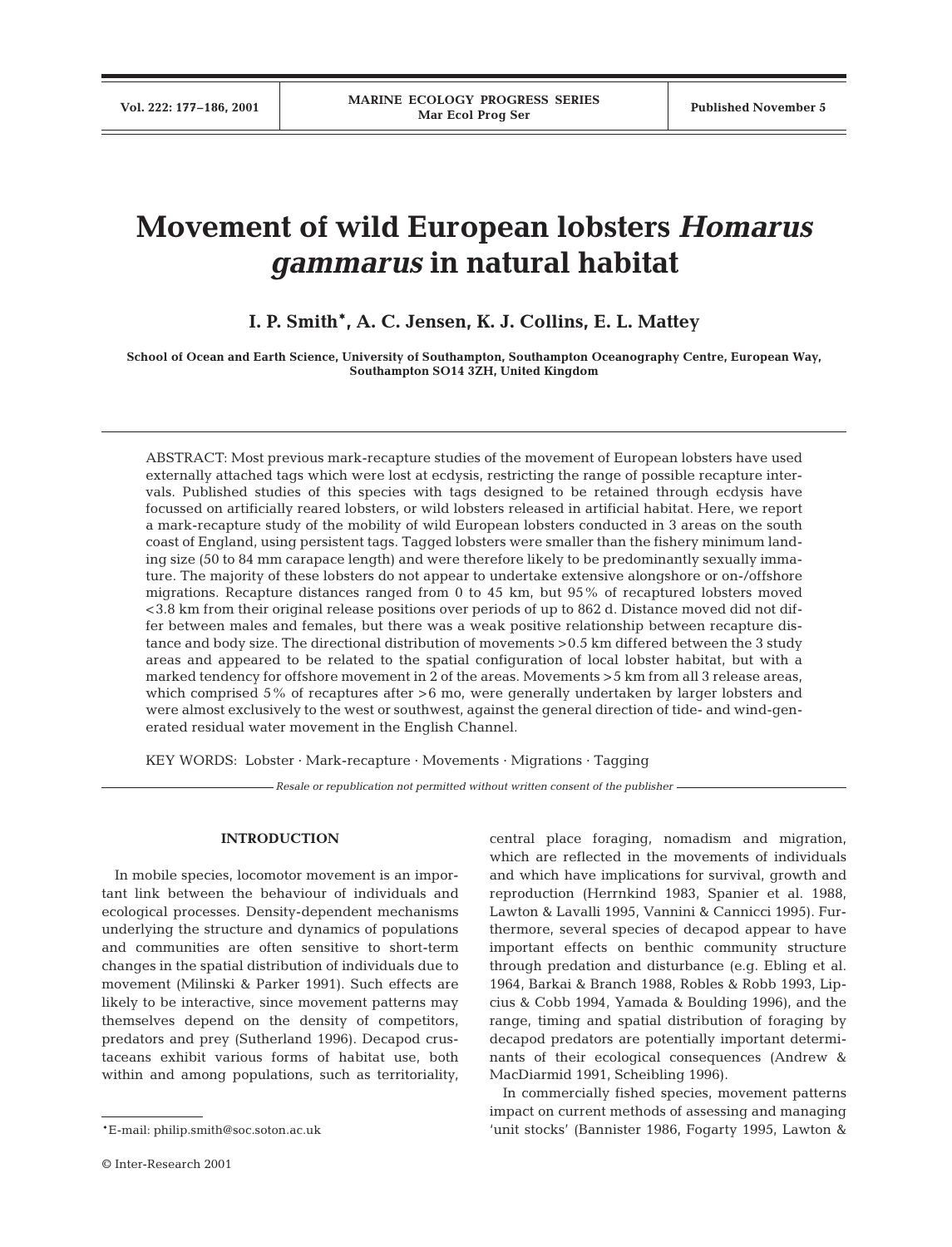Lavalli 1995, Addison & Bannister 1998). Information about movements is also needed to evaluate the feasibility of more recent concepts for sustainable resource use, such as stock enhancement (Bannister et al. 1994, Bannister & Addison 1998), marine reserves (Perry et al. 1999) and 'ranching' techniques (Jensen et al. 2000).

The European lobster *Homarus gammarus* (L.) is a large, mobile decapod that preys on a wide range of benthic invertebrates (Hallbäck & Warén 1972) and which supports valuable fisheries (Bannister 1986). Despite this, there is a lack of published information on demographic and temporal patterns in movement. This contrasts with the large number of studies on the American lobster *H. americanus* Milne Edwards (reviewed by Lawton & Lavalli 1995; see also Estrella & Morrissey 1997, Watson et al. 1999). Early mark-recapture studies of *H. gammarus* were designed primarily to estimate fishing mortality or growth rates, but they also provided limited information on movement. Most recaptures were made within 3 km of release sites over periods of around 6 mo, with a small proportion of recaptures indicating residual movements of up to 15 km (Thomas 1955, Simpson 1961, Gibson 1967). Movements appeared to be undirected, resulting in a gradual dispersion of tagged lobsters, subject to the constraints of available habitat and the spatial distribution of fishing effort (Simpson 1961, Hepper 1978). Hepper (1978) noted exchange of lobsters between nearshore and offshore fishing areas 10 to 15 km apart, but given the type of tag used and the study design, it was not possible to tell if there was a regular return migration.

These early tagging studies were limited by the use of externally attached tags on lobsters that were likely to moult, and thus shed the tag, within 1 yr of release. This constrained the maximum recapture interval, so it



Fig. 1. Areas in which lobsters were captured, tagged and released.  $PB = Poole Bay$ ,  $CX = Christophered. SB =$ Swanage Bay

was not possible to be certain that movements over greater distances did not occur over longer periods. In addition, non-moult tag loss rates were not known and some tag designs or handling procedures may have caused considerable initial tagging mortality (Gibson 1967). Lobsters were often landed before tagging and were therefore displaced from their initial capture location by an unknown (Thomas 1955, Simpson 1961, Hepper 1978) or considerable (Thomas 1955) margin before release, which may have affected their subsequent movement. More recently, ultrasonic tracking and electromagnetic telemetry have been used to study small-scale movement and activity of *Homarus gammarus* (Arnold et al. 1990, Collins & Jensen 1992, van der Meeren 1997, I.P. Smith et al. 1998a,b, 1999), but these techniques are not well suited to monitoring many individuals over a large area (G.W. Smith et al. 1998, Smith et al. 2000) and they rely on externally attached transmitters which are shed at ecdysis.

The development of conventional tags that can be retained through ecdysis (so-called 'persistent' tags; Gundersen 1962, Jefferts et al. 1963, Scarratt & Elson 1965, Ennis 1972, Chittleborough 1974, Bennett & Lovewell 1983) allows recaptured lobsters to be identified after several years at liberty. However, the studies of *Homarus gammarus* movement using persistent tags published to date have been of hatchery reared lobsters released in natural habitat (Bannister et al. 1994, Latrouite 1998), or of wild lobsters in artificial habitat (Jensen et al. 1994), and they did not analyse movements in detail. Here, we describe a mark-recapture study using persistent tags to examine movements of wild *H. gammarus* in natural habitat over greater distances and longer time scales than are practicable with telemetry. We test the hypotheses suggested by earlier studies of this species that most lobsters do not undertake extensive movements (e.g. >5 km) and that there is no directional pattern to movements.

#### **MATERIALS AND METHODS**

**Lobster tagging.** On selected days during the period July 1990 to September 1993, lobsters *Homarus gammarus* less than the minimum legal landing size of 85 mm carapace length (CL), down to 50 mm CL, were caught, tagged and released in 3 areas on the south coast of England: Poole Bay  $(n = 1954)$ , Christchurch Ledge  $(n = 999)$  and Swanage Bay  $(n = 272)$ . These areas were chosen because they are neighbouring fishing grounds separated by at least 5 km (Fig. 1). Lobsters were sampled with the same types of trap as used in the local fishery: 'parlour' and 'inkwell' pots (entrances 18 and 25 cm diameter, respectively, mesh size 4 to 5 cm, no other escape gaps incorporated)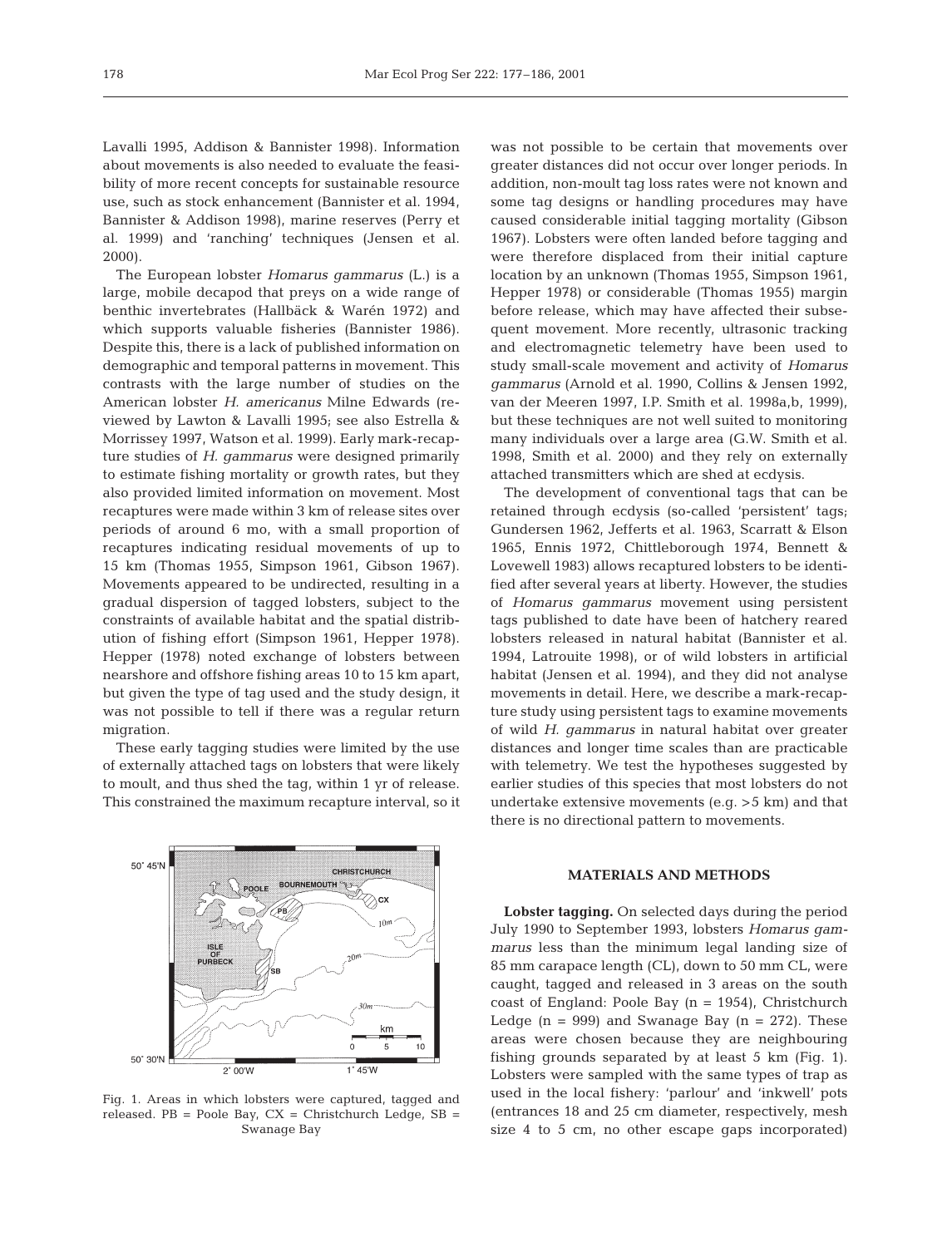baited with mackerel and deployed on rocky seabed at depths of 3 to 15 m. Most lobsters were tagged and released in summer (95% during the months of June to September, the remainder in March to May).

Carapace length was measured from the rear of the eye socket to the posterior margin of the carapace to the nearest millimetre with vernier callipers and sex was determined by examination of the first pair of pleopods. A T-bar internal anchor tag (TBA1, yellow,  $30 \times 2$  mm, Hallprint Pty. Ltd, Holden Hill, South Australia) bearing a unique number was inserted in the dorsal musculature between the cephalothorax and the first abdominal segment, to one side of the mid-line (to avoid the dorsal abdominal artery and gut), using a standard tag applicator (tagging gun 3030, Monarch Marking Systems, Miamisburg, Ohio). A polyethylene 'streamer' tag (yellow,  $92 \times 3.5$  mm with  $40 \times 2$  mm central cutaway, Hallprint) bearing the same number was inserted using the attached needle (subsequently discarded) horizontally into the dorsal musculature to a depth of no greater than 5 mm from the dorsal surface (to avoid the dorsal abdominal artery) and drawn through so that the end marker sections protruded from either side of the mid-line. Tag positioning was as illustrated by Jensen et al. (1994). Both types of tag can be retained through ecdysis (Jensen et al. 1994). After tagging, lobsters were released by hand from the surface near their capture location and the position indicated by a Decca navigator was noted.

Mean CL  $(\pm$  SE) of tagged lobsters was 75.3  $\pm$ 0.13 mm in Poole Bay,  $75.5 \pm 0.18$  mm at Christchurch Ledge and  $76.0 \pm 0.35$  mm in Swanage Bay (Table 1). Sex ratios in these areas were 52, 51 and 53% females, respectively. Only 10 ovigerous females were tagged, of which 4 were recaptured. The size at which lobsters from the study areas become sexually mature has not been studied in detail. At Selsey, 67 km east of Christchurch, the estimated CL at which 50% of females were mature was 83 mm (Free et al. 1992). On this basis, the majority of tagged lobsters would have been immature, but a proportion of the larger individuals may have been mature, or undergoing maturation.

Average annual minimum and maximum surface water temperatures at Bournemouth Pier (Fig. 1) during release and recapture periods were 6 and 19°C, respectively. Mixing by wind and tide is normally sufficient to prevent marked stratification in the study area, thus these annual extremes correspond well with seabed measurements made at 12 m depth in Poole Bay from 1996 to 1997 (Smith et al. 1999).

**Recaptures.** Tagged lobsters recaptured during tagging sessions were measured, re-released and their capture location was recorded. In addition, a reward was offered to fishermen for recapture information,

Table 1. Size and sex distribution of tagged lobsters (%). CL: carapace length; F: females; M: males

| CL.<br>(mm) | Poole Bay<br>$(n = 1954)$ |      | Christchurch<br>Ledge<br>$(n = 999)$ |      | Swanage<br>Bay<br>$(n = 272)$ |      |
|-------------|---------------------------|------|--------------------------------------|------|-------------------------------|------|
|             | F                         | М    | F                                    | М    | F                             | М    |
| $50 - 54$   | 0.1                       | 0.0  | 0.0                                  | 0.0  | 0.0                           | 0.0  |
| $55 - 59$   | 0.4                       | 0.3  | 0.0                                  | 0.0  | 0.7                           | 0.0  |
| $60 - 64$   | 1.9                       | 2.0  | 1.2                                  | 0.2. | 0.7                           | 1.1  |
| $65 - 69$   | 6.7                       | 6.7  | 5.9                                  | 3.6  | 6.3                           | 7.0  |
| $70 - 74$   | 11.4                      | 11.0 | 10.2                                 | 11.5 | 10.7                          | 8.5  |
| $75 - 79$   | 15.2                      | 14.3 | 17.3                                 | 16.4 | 13.2                          | 15.8 |
| $80 - 85$   | 15.8                      | 14.3 | 16.3                                 | 17.5 | 20.6                          | 15.1 |

including date and location of recapture and whether the lobster was landed or released (still undersized). Tags bore marks indicating that recaptures should be reported to the Ministry of Agriculture Fisheries and Food (MAFF), a procedure familiar to fishermen and the local fishery officers along the south coast of England from previous MAFF tagging studies of other species, as well as from material and activities to publicise the present study. This paper presents results based on recaptures reported up until December 2000 (>5 yr since the last reported recapture).

In this type of study, the spatial distribution of recaptures and the directions of movement indicated can be affected by spatial heterogeneity in the probabilities of recapture and reporting. One of the main determinants of probability of recapture is fishing effort. Quantitative information about the spatial distribution of lobster fishing effort data is not available, since effort is not regulated or recorded and the fleet comprises full- and part-time vessels which may also engage in fishing for other species. Nevertheless, intense lobster fishing is known to take place on suitable ground along the coast to the east and west of the study area, extending beyond the furthest reported recapture locations (see Gray (1995) for locations of fishing ports and approximate numbers of vessels operating from them). Of particular relevance to the possibility of detecting longdistance alongshore movements are the considerable number of lobster fishing vessels operating in the vicinity of Weymouth (36 km west of Swanage) and around the Isle of Wight (12 to 37 km to the east of Christchurch). Trawling for demersal finfish and trap fishing for brown crabs *Cancer pagurus* L., both of which may catch lobsters (Lovewell 1991), take place further offshore. Lobster fishing is carried on throughout the year, but fishing effort, catchability and hence catches are higher in summer (Edwards 1973, Hepper 1978).

Various determinants of lobster catchability in traps, such as the abundance of other lobsters and brown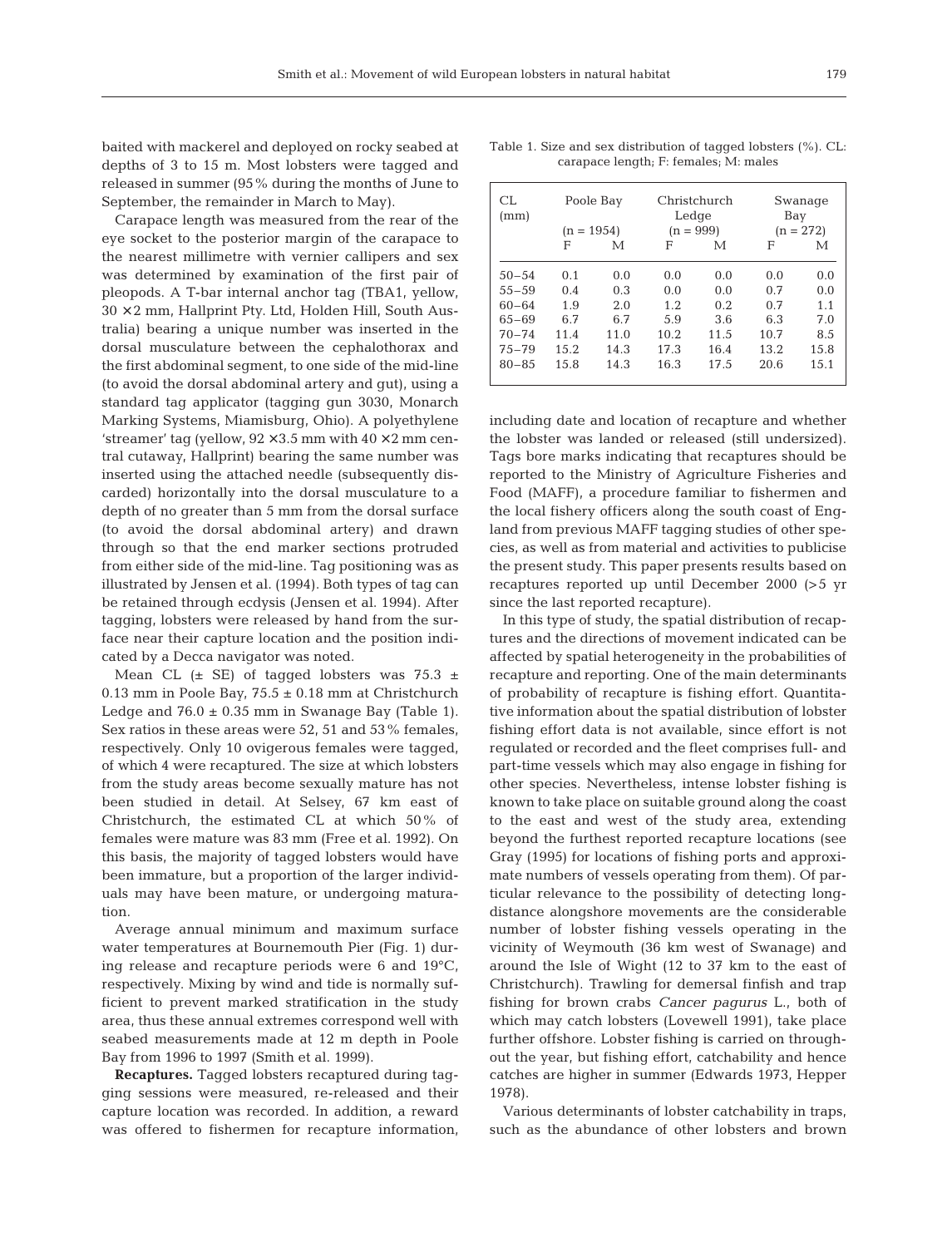crabs (Addison & Bannister 1998), could exhibit systematic spatial variation, which would tend to bias the pattern of movement estimated from tag recaptures. However, the spatial distribution of any such factors within the study area is not known. Several individual characteristics affect lobster catchability (Miller 1990) and therefore potentially influence the probability of recapture and average time at liberty for different categories of tagged lobster. Heterogeneity in catchability would affect the sample size of recorded movements by different categories of lobster, but could also bias estimates of their range of movement, if recapture intervals were not taken into account.

**Statistical analysis.** Movements of individual lobsters have been represented by the shortest distance between the original release location and the last recapture location. Where land was present between release and recapture positions (2% of recaptures), the shortest distance has been calculated via interjacent headlands. The incidence of movements in different directions (calculated from release to recapture positions) has been assessed from recaptures made more than 0.5 km from the release location, to reduce the effects of errors in position fixing. Frequency distributions of direction moved were bi- or multi-modal and were therefore not amenable to standard circular statistical analyses (Fisher 1993). Directions were therefore grouped into 30° categories for analysis. In addition, special consideration has been given to the direction of movements greater than 5 km, since these usually involved recapture in a different fishing area (in terms of the home port of the majority of the vessels fishing there) from that of first release.

Multi-factor analysis of frequencies has been carried out by log-linear analysis, with *G*-tests for change in goodness of fit (Sokal & Rohlf 1995). Distance between



Fig. 2. Cumulative frequency distribution of distance between release and final recapture of tagged lobsters

release and recapture has been analysed in relation to area of release, sex, CL, time at liberty and direction moved by general linear models (Neter et al. 1996). Recapture distance and time at liberty were normalised by log-transformation. Statistical analyses were performed with the computer program Systat for Windows, version 5 (Wilkinson et al. 1992), with a significance level of 5%. The rate of tag loss prior to recapture was estimated over the interquartile range of recapture intervals from first recoveries of lobsters bearing both streamer and T-bar tags, or only one of either type by:

$$
P_{\rm ST} = \frac{N_{\rm S}N_{\rm T}}{(N_{\rm ST}+N_{\rm S})(N_{\rm ST}+N_{\rm T})}
$$

where  $P_{ST}$  = the estimated proportion of lobsters that had lost both types of tag,  $N<sub>S</sub>$  = the number of recaptured individuals bearing only a streamer tag,  $N_T$  = the number of recaptured individuals bearing only a T-bar tag and  $N_{ST}$  = the number of recaptured individuals bearing both types of tag (Seber 1982). The standard error of this estimate was obtained from a bootstrap analysis of 1000 pseudoreplicate samples (Efron & Tibshirani 1998).

### **RESULTS**

Ultimate recapture rates of lobsters tagged in Poole Bay, at Christchurch Ledge and in Swanage Bay were 52.1, 53.7 and 27.9%, respectively. Intervals between release and last recapture ranged from 1 to 862 d, with a median of 87 d. Most final recaptures occurred within 1 yr of release: 94.8, 97.0 and 93.4% for Poole Bay, Christchurch Ledge and Swanage Bay, respectively. Of the lobsters which retained 1 or more tags at final recapture, at least 26% had moulted since initial release, indicated by a size increase of  $>2\%$  (to exclude measurement error; most moult increments were near 10%). On this criterion, it was not possible to know whether lobsters greater than 84 mm CL at tagging and reported only as 'sizeable'  $(\geq 85$  mm CL) by fishermen had moulted. Estimated loss of both tags (±SE) averaged over the interquartile range of recapture intervals (39 to 213 d) was  $6 \pm 4.2\%$ .

Distances between release and recapture locations ranged from 0 to 45.1 km, but 95% of recaptured lobsters moved less than 3.8 km from their original release sites (Fig. 2). Poole Bay lobsters were recaptured nearer to their release sites on average (mean 0.8 km, 95% confidence limit 0.69 to 0.83 km calculated from logtransformed data) than lobsters from the other 2 areas (Christchurch 1.4 km, 1.31 to 1.51 km, Swanage 1.4 km, 1.12 to 1.76 km,  $F_{2,1523} = 56.6$ , p  $\ll$  0.001), despite the fact that mean recapture intervals did not differ significantly among the areas  $(F_{2,1513} = 2.30, p = 0.10)$ .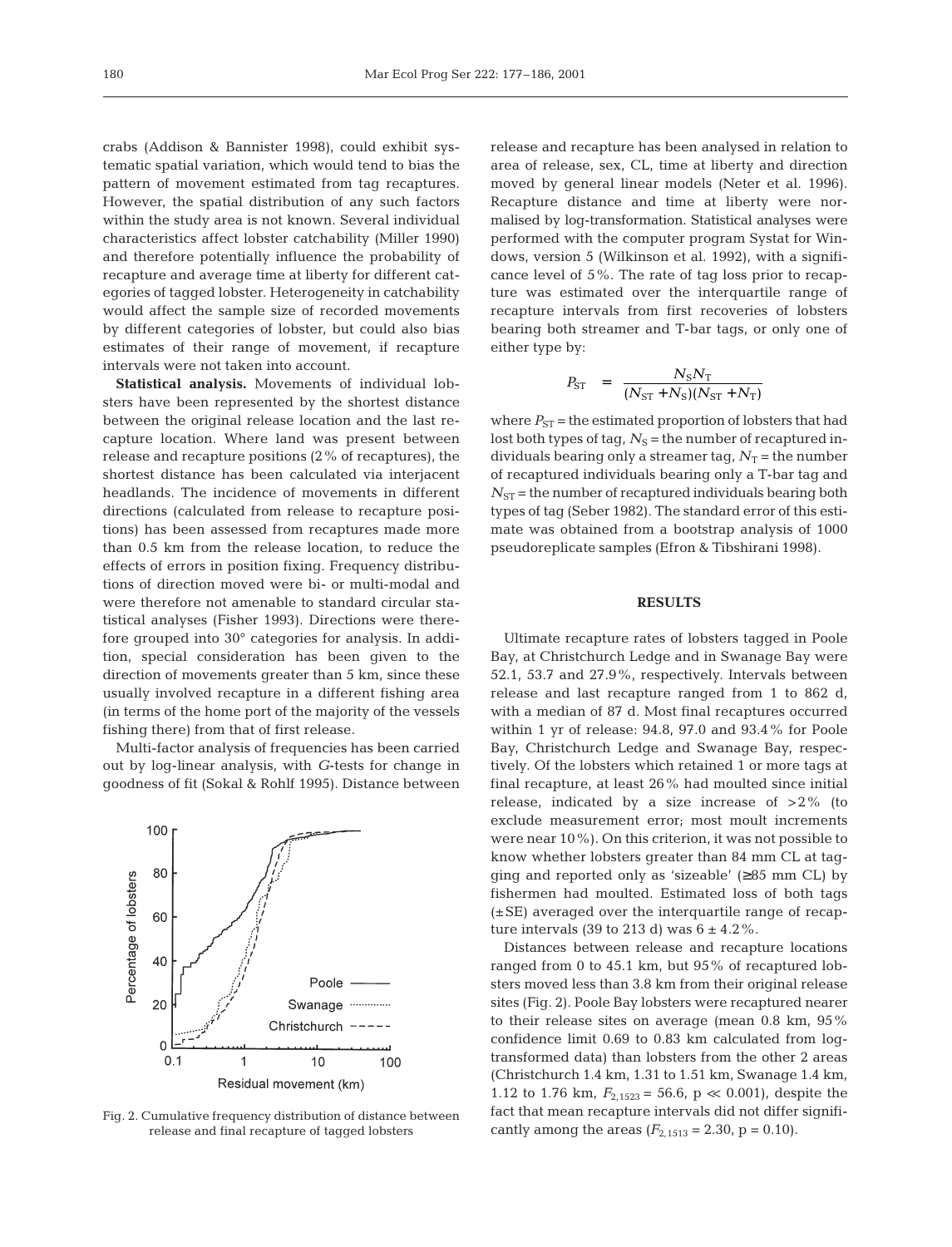

Fig. 3. Distribution of directions from release to recapture positions of tagged lobsters (for residual movements >0.5 km), with bearings in 30° categories. Radial scale shows proportion of lobsters in each category, with binomial 95% confidence limits. CX = Christchurch Ledge, PB = Poole Bay, SB = Swanage Bay

The distribution of directions moved  $(>0.5 \text{ km})$  differed among the 3 areas  $(G_{24} = 181.86, p \ll 0.001)$ . In Poole Bay, movements were predominantly between the south and south-southeast (bearings in the range 150 to 180°), but also with a considerable proportion of movements between southwest and northwest. At Christchurch Ledge, movements towards the southeast were most frequent, while at Swanage, most were to the north or northeast (Fig. 3). In Poole Bay, there was an interactive effect of sex and size category on direction moved  $(G_{31} = 53.90, p = 0.007)$ , such that there was a greater tendency for movement to the west by larger lobsters, which was particularly marked in males. This interaction was not significant at Christchurch Ledge  $(G_{27} = 35.22, p = 0.133)$  and there were too few recaptures to test it in Swanage Bay.

In all 3 areas, the majority of the longer distance movements (>5 km) by both sexes were to the south-



Fig. 4. Positions of tagged lobsters recaptured more than 5 km from release. Circles, triangles and squares indicate lobsters released in Poole Bay, at Christchurch Ledge and in Swanage Bay, respectively. Release areas shown by dark shading

west or west-southwest (Fig. 4). Only 1 lobster released in Poole Bay (of 976 relocated) was reported recaptured at Christchurch Ledge to the east and no lobsters released in Swanage Bay (out of 74 relocated) were reported recaptured in Poole Bay or at Christchurch Ledge. Three lobsters released at Christchurch Ledge (of 476 relocated) were recaptured in the Poole Bay fishery and 10 lobsters released in Poole Bay were recaptured in Swanage Bay.

Distance moved tended to increase gradually with time at liberty, but there was considerable variability in this relationship (Fig. 5). The strength of this relationship varied with the direction of movement for lob-



Fig. 5. Relationship between recapture distance and time at liberty for tagged lobsters, all release areas combined. For clarity, distance has been expressed as means and 95% confidence intervals calculated from log-transformed data in relation to categories of time at liberty. The horizontal line symbols span the time interval over which the mean was calculated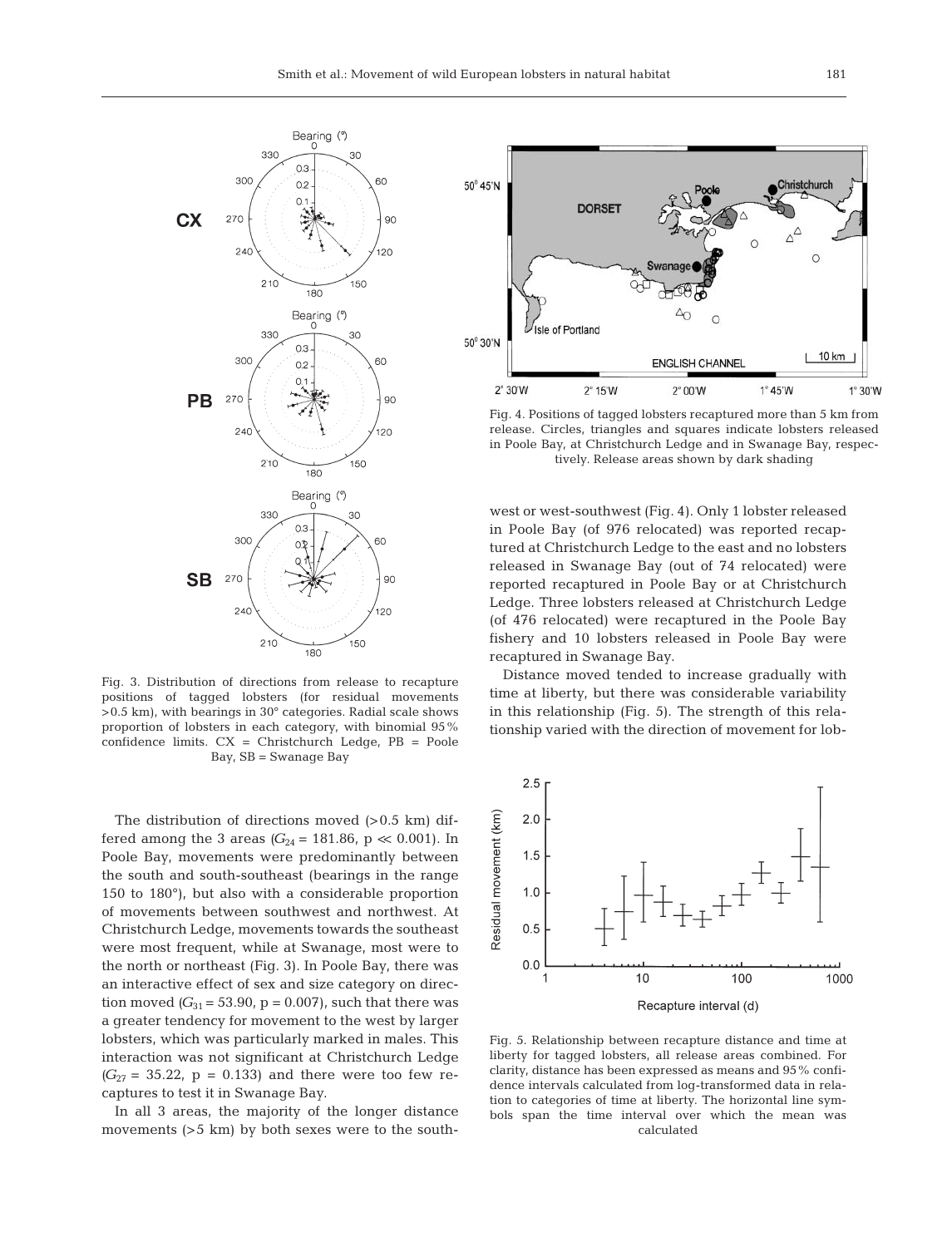

Fig. 6. Mean recapture distance of tagged lobsters (radial scale in km) in relation to direction moved. Error bars are 95% confidence intervals (for  $n \ge 10$ ). CX = Christchurch Ledge, PB = Poole Bay, SB = Swanage Bay

sters released in Poole Bay  $(F_{11, 852} = 2.73, p = 0.002)$  and was significant only for movements to the south-southwest, west-southwest and northwest. Recapture distance increased with time irrespective of direction moved by lobsters released at Christchurch  $(F_{1,457} =$ 12.4,  $p < 0.001$ ) and Swanage  $(F_{1.56} = 15.0, p < 0.001)$ . In these 2 areas, mean recapture distance varied significantly with direction (Fig. 6), with longest mean recapture distances to the southeast at Christchurch  $(F_{11, 457} =$ 9.66,  $p \ll 0.001$  and to the north-northeast and westsouthwest at Swanage  $(F_{10, 56} = 3.32, p = 0.002)$ .

Distance moved was also weakly positively related to CL of lobsters released in Poole Bay  $(F_{1, 852} = 11.4, p$  $= 0.001$ , partial  $r^2 = 1.3\%$ ) and Swanage Bay ( $F_{1,56} =$ 5.78, p = 0.020, partial  $r^2 = 9.3\%$ ), but not of lobsters released at Christchurch Ledge  $(F_{1,455} = 0.005, p =$ 0.944). Distance moved did not differ between male and female lobsters released in Poole Bay  $(F_{1,851} = 1.89)$ ,  $p = 0.164$ , Christchurch ( $F_{1,456} = 0.09$ ,  $p = 0.760$ ) or Swanage  $(F_{1.55} = 0.110, p = 0.742)$ .

#### **DISCUSSION**

The present study indicates that most lobsters *Homarus gammarus* of the size range tagged do not undertake extensive alongshore or on-/offshore movements. Most recaptures were made within 3.8 km of the corresponding release position and mean recapture distances in Poole Bay were only 0.8 km. The widespread occurrence of lobster fishing along the south coast of England and the familiarity of the tag reporting scheme among fishermen make it likely that greater movements would have been detected if they had occurred, although it is possible that reporting rates were lower away from the release areas. The persistent tags used were capable of being retained for several years, but most recaptures were made within 1 yr of initial release, which may have limited the scope for detecting longer movements. Nevertheless, there was only a very gradual and variable increase in distance moved with time at liberty up to  $2 \text{ yr}$  (<1 km  $yr^{-1}$ ), suggesting that the range of movements detected was not severely constrained by the timescale of recaptures. The lower mean recapture distances of lobsters in Poole Bay compared with the other 2 areas may have been due to differences in the spatial configuration of available habitat. Similarity of recapture intervals suggests it was not largely due to differences in fishing intensity.

It should be noted that a considerable proportion of lobsters released in each area was not known to be recaptured (approximately half in Poole Bay and at Christchurch Ledge), leaving the possibility that they may have moved greater distances, to areas with no fishing, or with zero reporting rates. Other possible fates of lobsters not reported as recaptured are that they remained alive and at liberty within the study area, they died before possible recapture, they were recaptured having shed both tags, or they were recaptured without being reported. Natural mortality has only been determined for *Homarus gammarus* greater than 80 mm CL, yielding estimated death rates of 10 to 22% yr–1 (Hepper 1978, Bannister 1986). Lobsters smaller than 80 mm CL within the size range tagged in the present study are expected to have somewhat higher mortality rates (Addison & Bannister 1994). The estimated incidence of complete tag loss before recapture was comparatively low, but nonetheless constituted a further loss from the tagged sample. The proportion of recaptures not reported is unknown, but certainly non-zero. Despite these losses, recapture rates in this study were consistent with typical levels of fishing intensity on the south coast of England. Bannister (1986) estimated fishing mortality in south coast lobster fisheries from the size composition of the commercial catch (formerly >80 mm CL), which equated to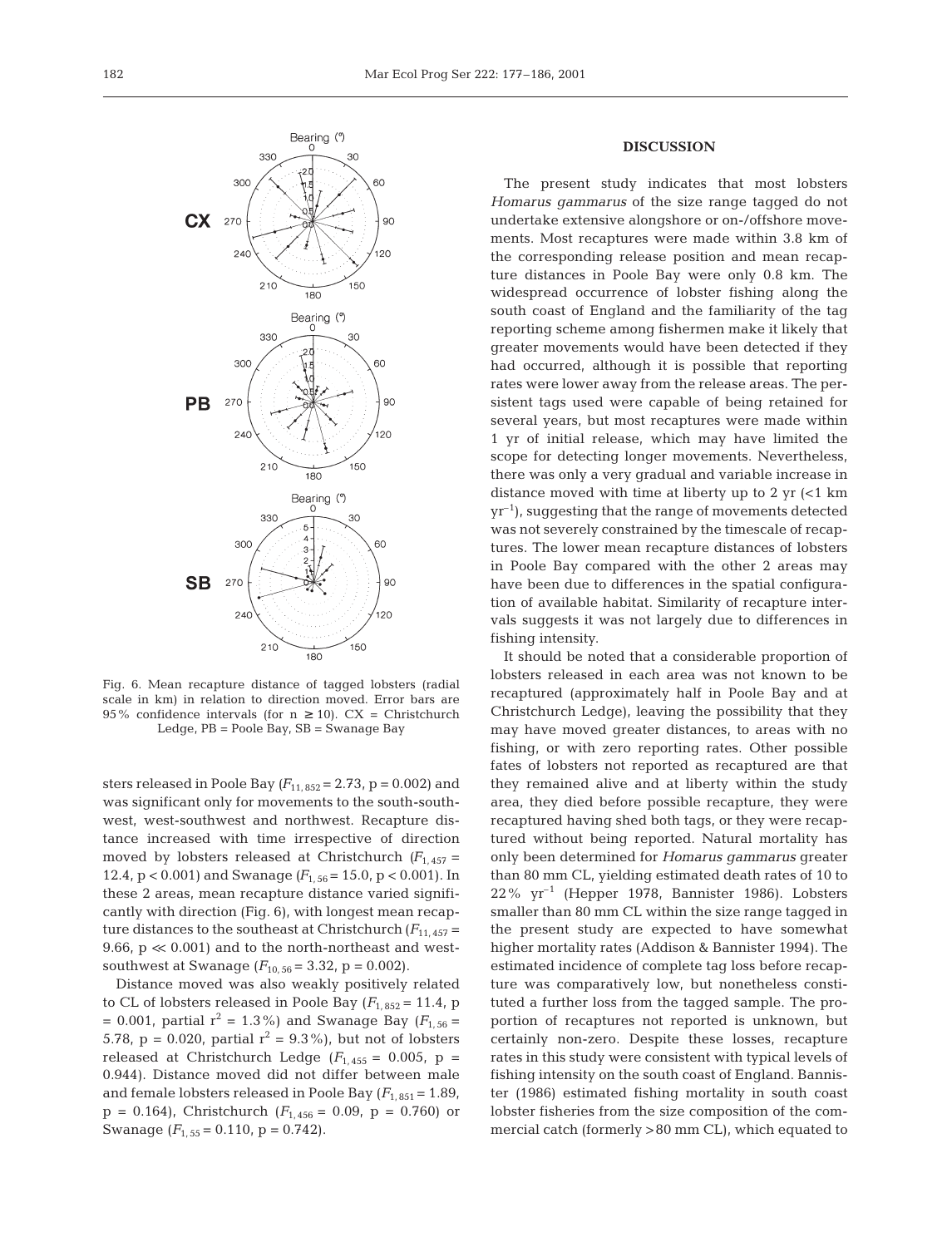annual exploitation rates of 35 to 55%, depending on sex and estimation method. These figures are comparable with 49 and 52% of tagged undersized lobsters recaptured within 1 yr of release in Poole Bay and at Christchurch Ledge, respectively. (The lower recapture rate at Swanage, 26% within 1 yr, may have been due to lower fishing intensity, lower catchability, higher mortality, or a lower reporting rate). Since the number of lobsters not recaptured can be reasonably accounted for in terms of typical fishing intensity and likely losses, it seems unlikely that a substantial proportion of them made unobserved long distance movements.

The limited scale of movement seen in the present study corroborates the general findings of earlier studies of *Homarus gammarus*, in which the observable recapture intervals were limited by the use of tags that were lost at ecdysis (Thomas 1955, Simpson 1961, Gibson 1967, Hepper 1978). It is also consistent with the more intensive and extensive studies of *H. americanus* of comparable size to the lobsters used in the present study (Lawton & Lavalli 1995, Estrella & Morrissey 1997, Watson et al. 1999). The ecological consequences of the observed range of movement depend in part on what, if anything, limits movement. Lobster movements may be unrestricted, so that the range of movement simply reflects the area within which water conditions, such as temperature and salinity, are tolerable and vital resources are available. In the long term, this would imply sustainable use of prey populations, perhaps facilitated by the broad diet composition of *H. gammarus* (Hallbäck & Warén 1972, Turner & Warman 1991). However, it is likely that the range of movement is constrained by factors associated with the need to return to a shelter for protection from predation or adverse environmental conditions, such as severe water movement (Howard 1980).

If lobsters undertake return excursions from a 'home' shelter or group of shelters, rather than occupying a different shelter after each trip, their range of movement will be subject to aspects of the cost-benefit balance of central place foraging (Orians & Pearson 1979), taking account of such factors as the spatial distribution of prey, the energetics of locomotion, time constraints and risk of predation. This may be the case if suitable shelters are sparse or patchily distributed. Even if shelters are more evenly distributed, intraspecific competition may be such that continued possession of a shelter is best achieved by returning to and defending the same one, at least in the short term. Across a wide range of taxa, resource holders have an advantage in contests for possession (Harper 1991) and there is evidence of individual lobsters inhabiting particular shelters for prolonged periods (Dybern et al. 1967, Ennis 1984, Karnofsky et al. 1989). If, in addition to defending shelters, lobsters defend a surrounding area (Ennis 1984, Karnofsky & Price 1989, Duggan et al. 1991), distances travelled may be directly limited by agonistic interactions with dominant neighbours. Territorial disputes may also have a less direct but more general effect, by biasing the balance of costs and benefits of foraging against longer movements, even for dominant individuals (Milinski & Parker 1991).

In contrast to the limited home ranges of juvenile *Homarus* spp., large, sexually mature *Homarus americanus* from offshore stocks (near the margin of the continental shelf) and those from some southern inshore stocks undertake seasonal return migrations of hundreds of kilometres to inshore areas (Lawton & Lavalli 1995, Estrella & Morrissey 1997). There are no known stocks of *H. gammarus* near the continental shelf margin, but large specimens are found several tens of kilometres offshore in isolated patches of suitable habitat, including shipwrecks (Bannister & Addison 1995, pers. obs.). Since the reproductive contribution of large individuals in offshore refugia may help to sustain inshore stocks (Fogarty 1998, Sheehy et al. 1999), knowledge of their degree of mobility and an understanding of the effects of movement on vulnerability to exploitation and stock structure are desirable.

Most of the lobsters tagged in the present study were likely to have been sexually immature (Free et al. 1992), so the mobility of adult *Homarus gammarus* remains to be adequately studied with persistent tags. The rapid colonisation of an artificial reef in Poole Bay, some 3 km from known lobster habitat, by lobsters of larger average size than in the adjacent fishery (Jensen et al. 2000), and subsequent mark-recapture studies of those lobsters (Jensen et al. 1994), suggest that adult *H. gammarus* are more mobile than the size range examined in the present study, although they may also remain within small areas for prolonged periods (Smith et al. 1999, Jensen et al. 2000). Recent changes in lobster fishery legislation in the United Kingdom, which have increased the minimum landing size and prohibited the landing of 'V-notched' (Getchell 1987) lobsters, will facilitate the study of mobility in sexually mature *H. gammarus*, by permitting longer periods at liberty and increasing the chances of gaining information from multiple recaptures.

Although lobsters generally did not move far from release sites in the present study, movements >0.5 km appeared not to be randomly directed, since they were more prevalent and longer in some directions than others. Furthermore, the directional pattern of movements differed among the 3 study areas, which were only 10 to 12 km apart. Clearly, the maximum possible distance of movements in some directions was limited by the presence of land, but most release positions were at least 0.5 km from shore, so landward movements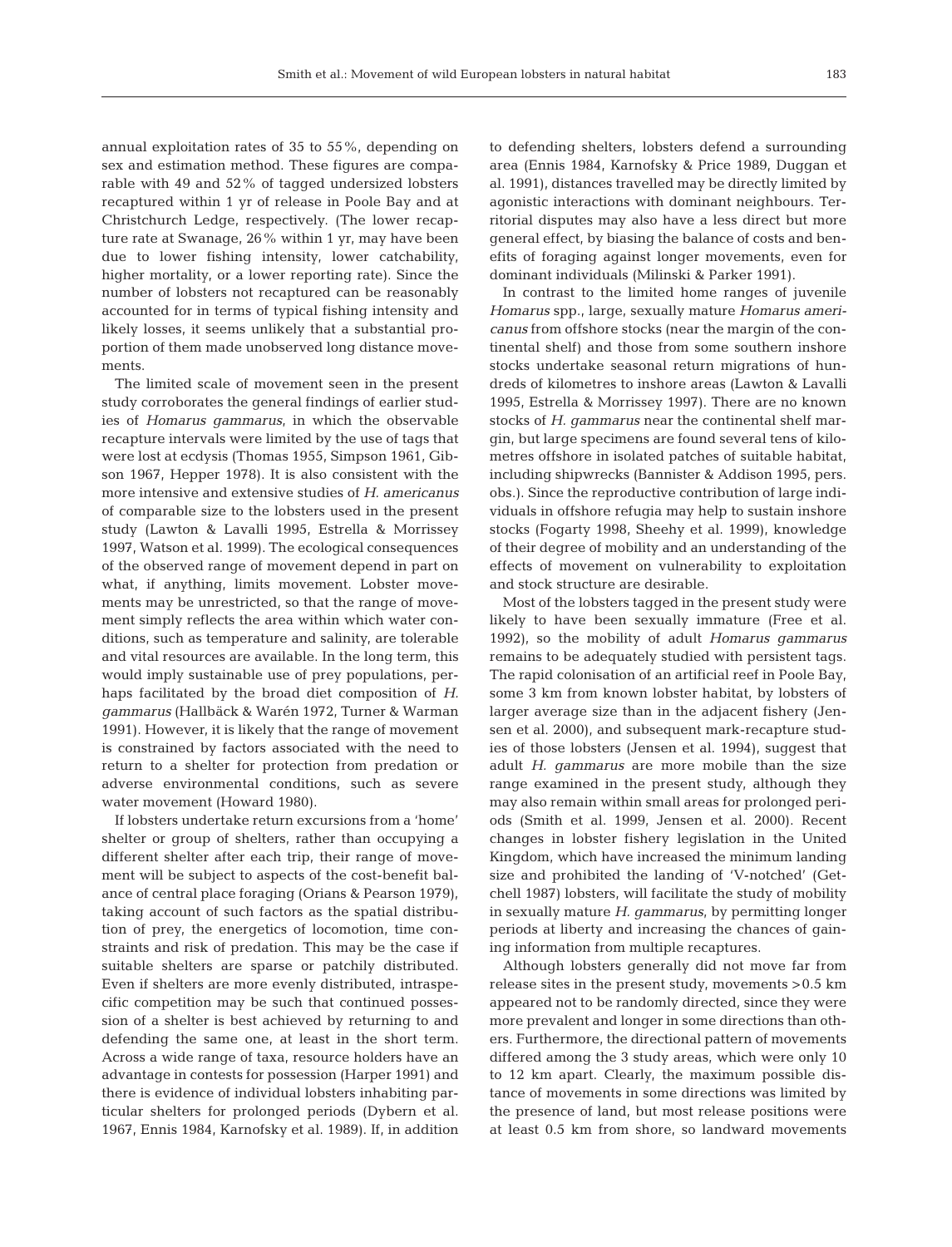were not excluded from the analysis. Such local differences in directionality may have gone undetected in previous studies of *Homarus gammarus*, perhaps because of limited accuracy of position fixing, because results were aggregated over larger areas, thus obscuring spatial heterogeneity, or because they were thought to be unimportant from contemporary fisheries management perspectives (Thomas 1955, Simpson 1961, Gibson 1967, Hepper 1978). In the present study, short-range movements appeared to be largely influenced by the spatial distribution of suitable habitat (which would also have been reflected in the spatial distribution of fishing effort). At Christchurch Ledge, in particular, recorded movements were mainly along the pronounced northwest/southeast axis of the bedrock outcrop. In Poole Bay, a considerable proportion of movements was along bands of bedrock and boulders which lie approximately parallel to the shore. The modal direction of movement in Poole Bay, however, lay between south and southeast, from rocky areas 0.5 km from the shore to patches of similar ground 2 km further offshore. There were comparatively few recaptures indicating movement in the opposite direction, despite high fishing effort on the inshore rocky areas. The predominant direction of movement along Christchurch Ledge was also apparently offshore (southeast).

The tendency for offshore movement in the size range of lobsters studied may reflect changing habitat requirements, perhaps in response to increasing body size or sexual maturation. Such habitat shifts occur in many other decapod species and have been suggested for *Homarus gammarus* (Howard 1980). Ontogenetic habitat shifts, even if on a small spatial scale, would be expected to generate relationships between distance or direction of movement, and age or body size. There was some evidence of this nature, in that larger Poole Bay males exhibited a greater tendency to move to the west and distance moved by both sexes was positively related to body size, but the angular distribution of movements by females did not change as markedly with body size and the distance/body size relationship (taking account of time at liberty) was weak. Ontogenetic habitat shifts would be difficult to detect if habitat preferences were more closely related to chronological age than body size, since there appears to be considerable variability in growth rates in *H. gammarus* (Sheehy et al. 1999). However, it is likely that shelter size requirements, at least, are more closely related to body size than age (Cobb 1971).

Despite the differences in the angular distribution of local movements among the 3 study areas, longer movements (>5 km) from all 3 release areas, which usually involved movement to a different fishing area and which comprised 5.2% of recaptures after more

than 6 mo, were almost exclusively to the west or southwest. The lack of recaptures to the east was not due to a lack of fishing effort in that direction. Movements of this magnitude were undertaken mainly, but not exclusively, by lobsters in the upper half of the size range tagged, suggesting that these movements may be associated in some way with increasing body size or sexual maturation. Several species of decapod undertake contranatant migrations, in some cases prior to sexual maturation, that are thought to be important in maintaining larval recruitment to suitable habitat, especially when habitat is patchily distributed (Edwards 1979, Bennett & Brown 1983, Lawton & Lavalli 1995, Lipcius & Cobb 1994, Booth 1997). In the English Channel, where the general direction of tide- and wind-generated residual water movement is to the east, adult brown crabs *Cancer pagurus* undertake westward spawning migrations of tens or hundreds of kilometres (Bennett & Brown 1983). It has been suggested previously that contranatant movements may occur in some *Homarus gammarus* populations (Meek 1925, Graham 1949, but see Addison & Lovewell 1991), but average distances travelled appear to be much less than in *C. pagurus*, despite similar durations of the larval planktonic phase in the 2 species (Edwards 1979, Phillips & Sastry 1980). Data on the distance and direction of movements by larger, adult lobsters and on larval transport, particularly in areas subject to substantial residual water movement, are needed to further assess the significance of the up-current bias in longer movements observed in the present study.

*Acknowledgements.* This study was funded by the Ministry of Agriculture Fisheries and Food. We are grateful to Colin Bannister and Julian Addison (CEFAS Lowestoft) for support and advice, to Brian Mullins, Brian Stride and Alan Lander for allowing us to work on their vessels, to the various students who helped with sampling, to all those who reported recaptures, to Andrew Perry (MAFF, Poole) for dealing with local tag returns, to Neil Turner (Bournemouth Borough Council) for supplying temperature data, and to Kate Davis for graphical assistance.

## LITERATURE CITED

- Addison JT, Bannister RCA (1994) Re-stocking and enhancement of clawed lobster stocks: a review. Crustaceana 67: 131–155
- Addison JT, Bannister RCA (1998) Quantifying potential impacts of behavioral factors on crustacean stock monitoring and assessment: modeling and experimental approaches. In: Jamieson GS, Campbell A (eds) Proceedings of the North Pacific Symposium on Invertebrate Stock Assessment and Management. Can Spec Publ Fish Aquat Sci 125:167–177
- Addison JT, Lovewell SRJ (1991) Size composition and pot selectivity in the lobster (*Homarus gammarus* (L.) and crab (*Cancer pagurus* L.) fisheries on the east coast of England. ICES J Mar Sci 48:9–90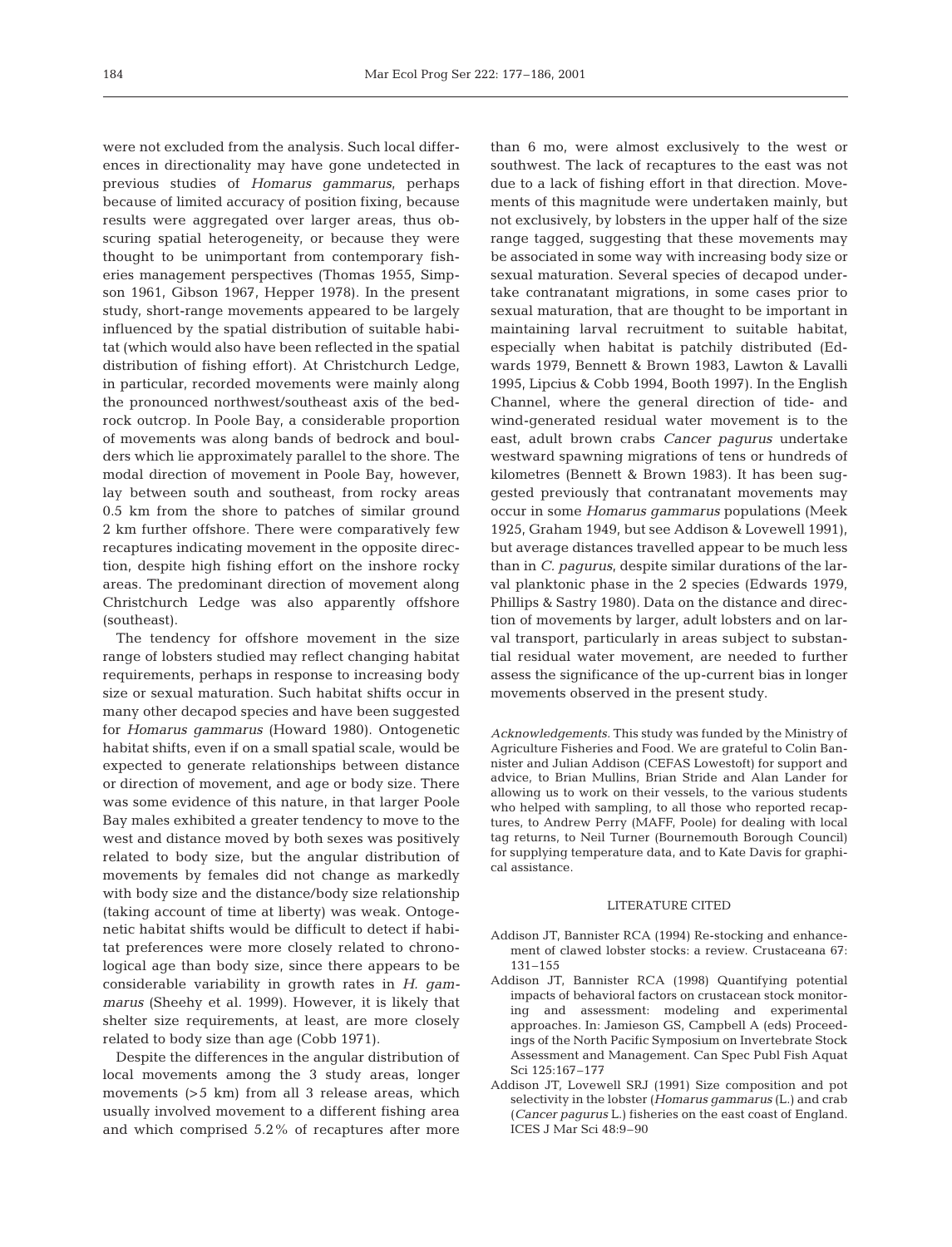- Andrew NL, MacDiarmid AB (1991) Interrelations between sea urchins and spiny lobsters in northeastern New Zealand. Mar Ecol Prog Ser 70:211–222
- Arnold GP, Greer Walker M, Holford BH (1990) Fish behaviour: achievements and potential of high-resolution sectorscanning sonar. Rapp P-V Réun Cons Int Explor Mer 189: 112–122
- Bannister RCA (1986) Assessment and population dynamics of commercially exploited shellfish in England and Wales. In: Jamieson GS, Bourne N (eds) Proceedings of the North Pacific Workshop on stock assessment and management of invertebrates. Can Spec Publ Fish Aquat Sci 92: 182–194
- Bannister RCA, Addison JT (1995) Investigating space and time variation in catches of lobster (*Homarus gammarus* (L.)) in a local fishery on the east coast of England. ICES Mar Sci Symp 199:334–348
- Bannister RCA, Addison JT (1998) Enhancing lobster stocks: a review of recent European methods, results and future prospects. Bull Mar Sci 62:369–387
- Bannister RCA, Addison JT, Lovewell SRJ (1994) Growth, movement, recapture rate and survival of hatchery-reared lobsters (*Homarus gammarus* Linnaeus, 1758)) released into the wild on the English east coast. Crustaceana 67: 156–172
- Barkai A, Branch GM (1988) The influence of predation and substratal complexity on recruitment to settlement plates: a test of the theory of alternative states. J Exp Mar Biol Ecol 124:215–237
- Bennett DB, Brown CG (1983) Crab (*Cancer pagurus*) migrations in the English channel. J Mar Biol Assoc UK 63: 371–398
- Bennett DB, Lovewell SRJ (1983) Lobster (*Homarus gammarus* (L.) tagging trials in England. Fish Res Tech Rep Dir Fish Res (GB) 71:1–7
- Booth JD (1997) Long-distance movements in *Jasus* spp. and their role in larval recruitment. Bull Mar Sci 61:111–128
- Chittleborough RG (1974) Development of a tag for the western rock lobster. Report 56, CSIRO Australia Division of Fisheries and Oceanography Marine Laboratory, Cronulla, Sydney
- Cobb JS (1971) The shelter related behaviour of the lobster *Homarus americanus*. Ecology 52:108–115
- Collins KJ, Jensen AC (1992) Acoustic tagging of lobsters on the Poole Bay artificial reef. In: Priede IG, Swift SM (eds) Wildlife telemetry. Remote monitoring and tracking of animals. Ellis Horwood, London, p 354–358
- Duggan RE, Pringle JD, Webber DM, O'Dor RK (1991) Tracking lobster movement using ultrasonic transmitters. J Shellfish Res 10:282
- Dybern BI, Jacobsson L, Hallbäck H (1967) On the habitat behaviour of the lobster (*Homarus vulgaris*) in Swedish waters. Meddn Havsfisklab Lysekil 36:1–7
- Ebling FJ, Kitching JA, Muntz L, Taylor CM (1964) The ecology of Lough Ine. XIII. Experimental observations of the destruction of *Mytilus edulis* and *Nucella lapillus* by crabs. J Anim Ecol 33:73–82
- Edwards E (1973) The European lobster (*Homarus gammarus*) and its fishery in England and Wales. Report, Ministry of Agriculture, Fisheries and Food Fisheries Laboratory, Burnham-on-Crouch, Essex
- Edwards E (1979) The edible crab and its fishery in British waters. Fishing News Books Ltd, Farnham, Surrey
- Efron B, Tibshirani RJ (1998) An introduction to the bootstrap, 2nd edn. Monographs on Statistics and Applied Probability 57. Chapman and Hall/CRC, Boca Raton, FL
- Ennis GP (1972) Growth per moult of tagged lobsters

(*Homarus americanus*) in Bonavista Bay, Newfoundland. J Fish Res Board Can 29:143–148

- Ennis GP (1984) Territorial behavior of the American lobster *Homarus americanus*. Trans Am Fish Soc 113:330–335
- Estrella BT, Morrissey TD (1997) Seasonal movement of offshore American lobster, *Homarus americanus*, tagged along the eastern shore of Cape Cod, Massachusetts. Fish Bull (Wash DC) 95:466–476
- Fisher NI (1993) Statistical analysis of circular data. Cambridge University Press, Cambridge
- Fogarty MJ (1995) Populations, fisheries, and management. In: Factor JR (ed) Biology of the lobster, *Homarus americanus*. Academic Press, San Diego, p 111–137
- Fogarty MJ (1998) Implications of migration and larval interchange in American lobster (*Homarus americanus*) stocks: spatial structure and resilience. In: Jamieson GS, Campbell A (eds) Proceedings of the North Pacific Symposium on Invertebrate Stock Assessment and Management. Can Spec Publ Fish Aquat Sci 125:273–283
- Free EK, Tyler PA, Addison JT (1992) Lobster (*Homarus gammarus*) fecundity and maturity in England and Wales. ICES CM 1992:K43
- Getchell RG (1987) Effects of V-notching on the lobster, *Homarus americanus*. Can J Fish Aquat Sci 44:2033–2037
- Gibson FA (1967) Irish investigation on the lobster (*Homarus vulgaris* Edw.). Ir Fish Invest Ser B (Mar) 1:13–45
- Graham M (1949) A note on the theory of a dwarf race of lobsters on the Norfolk coast. J Mar Biol Assoc UK 28: 481–487
- Gray MJ (1995) The coastal fisheries of England and Wales, Part III: a review of their status 1992–1994. Fish Res Tech Rep Dir Fish Res (GB) 100:1–99
- Gundersen KR (1962) Tagging experiments on lobster, *Homarus vulgaris*, in Norway. Ann Biol (CPH) 19:189
- Hallbäck H, Warén A (1972) Food ecology of the lobster, *Homarus vulgaris*, in Swedish waters. Some preliminary results. ICES CM 1972:K29
- Harper DGC (1991) Communication. In: Krebs JR, Davies NB (eds) Behavioural ecology. An evolutionary approach. Blackwell Scientific Publications, Oxford, p 374–397
- Hepper BT (1978) Population dynamics of the lobster *Homarus gammarus* (L.) off the coasts of England. Fish Res Tech Rep Dir Fish Res (GB) 41:1–29
- Herrnkind WF (1983) Movement patterns and orientation. In: Vernberg FJ, Vernberg WB (eds) The biology of Crustacea, Vol. 7. Behavior and ecology. Academic Press, New York, p 41–105
- Howard AE (1980) Substrate controls on the size composition of lobster (*Homarus gammarus*) populations. J Cons Int Explor Mer 39:130–133
- Jefferts KB, Bergman PK, Fiscus HF (1963) A coded wire identification system for macro-organisms. Nature 198: 460–462
- Jensen AC, Collins KJ, Free EK, Bannister RCA (1994) Lobster (*Homarus gammarus*) movement on an artificial reef: the potential use of artificial reefs for stock enhancement. Crustaceana 67:198–211
- Jensen A, Wickins J, Bannister C (2000) The potential use of artificial reefs to enhance lobster habitat. In: Jensen AC (ed) Artificial reefs in European seas. Kluwer Academic Publishers, Dordrecht, p 379–401
- Karnofsky EB, Price HJ (1989) Dominance, territoriality and mating in the lobster, *Homarus americanus*: a mesocosm study. Mar Behav Physiol 15:101–121
- Karnofsky EB, Atema J, Elgin RH (1989) Field observations of the social behaviour, shelter use, and foraging in the lobster *Homarus americanus*. Biol Bull 176:239–246